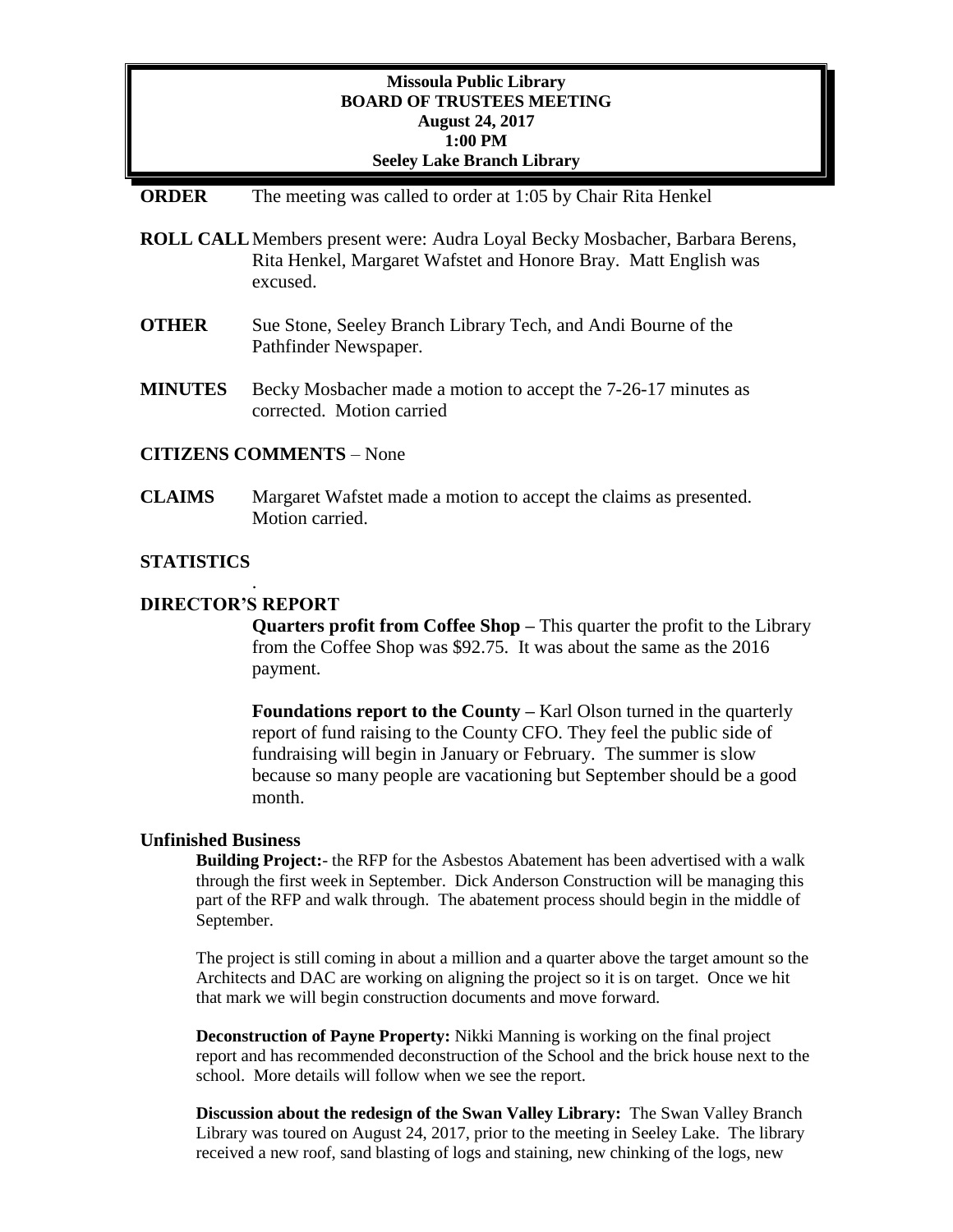lighting, electrical outlets, new carpet, new shelving and a new circulation desk. In 2016 the Department of Human Services from the State of Montana did an inspection of the building and presented a list of items that needed to be attended to for the safety of the users. The MPL Library Board allocated \$100,000.00 to the project and \$1,003,092.00 has been spent to date. There are a few more items that need to be completed for the project to hit completion.

The safety of the building is improved and the furniture and fixtures look fabulous and will allow the users to find things they are looking for and the Branch Technician to provide better service to the public.

#### **OTHER OLD BUSINESS:**

#### **NEW BUSINESS**

**Report from Rita concerning the Board Training she attended:** Audra Loyal, Matt English, Rita Henkel and Matt Jennings attended the All Board Training hosted by Missoula County. Rita would like to see the Agenda show more explanation of why the items appear and what action might be taken during the meeting. She would also like to see discussion shown in the Minutes so the Library adheres to the Open Meeting Laws.

The Library Board will all have new email accounts that begin with their first initial, last [name@missoula.lib.mt.us.](mailto:name@missoula.lib.mt.us) This will provide public access to a public email rather than a private email.

The following items were discussed during the report from the training:

The Missoula Public Library posts meeting agendas at least 48 hours before a meeting takes place. They are posted in house and on the City Website.

**MPL Public Participation Policy** states that comments may be given orally or in writing. Since time is limited, the Board chair reserves the right to set reasonable time limits for public input on each topic. Normally, a person will be limited to five minutes per agenda item. Written comments should be submitted to the Library Director at least 24 hours prior to the meeting.

# **OTHER NEW BUSINESS**

**RFP for the Coffee Shop in the new Library:** The Library Board must present an RFP for the new Coffee Shop pursuant to MCA 7-8-2231 which states:

*Authorization to lease county property. (1) The board of county commissioners has jurisdiction and power, under limitations and restrictions that are prescribed by law, to lease and transfer county property, however acquired, that is not necessary to the conduct of the county's business or the preservation of county property and for which immediate sale cannot be had. The leases must be made in a manner and for purposes that, in the judgment of the board, are best suited to advance the public benefit and welfare*.

In the case of the Library it is the Library Board not the County Commissioners that will be responsible for the RFP and the lease of the Library Coffee Shop.

The RFP for the Coffee Shop will be submitted on September 15, 2017.